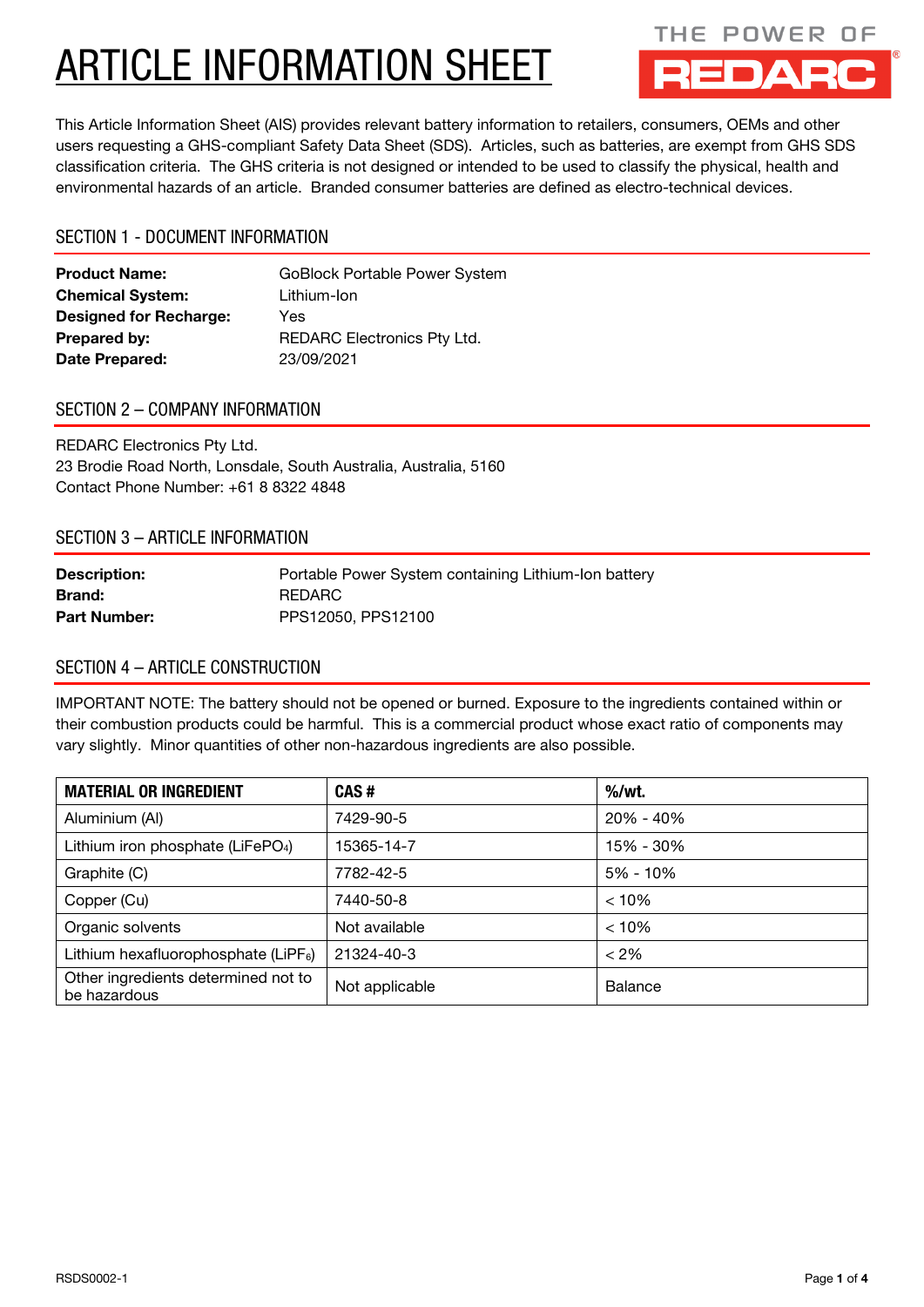

## SECTION 5 – HEALTH AND SAFETY

#### General Information:

You should call the Poisons Information Centre if you feel that you may have been poisoned, burned, or irritated by this product. The number is 13 11 26 from anywhere in Australia (0800 764 766 in New Zealand) and is available at all times. Have this Article Information Sheet with you when you call.

#### Inhalation:

Inhalation of materials from a sealed cell is not an expected route of exposure. Vapours or fumes from a ruptured, cracked or damaged battery cell may cause respiratory irritation. Do not breathe vapours or fumes. IF INHALED: Remove victim to fresh air and keep at rest in a position comfortable for breathing. Immediately call a POISON CENTER or doctor/physician. ADVICE TO DOCTOR: Treat symptomatically if the person comes into contact with the corrosive electrolyte liquid contents of a damaged battery. May form hydrofluoric acid if electrolyte comes into contact with water.

#### Skin Contact:

Contact between the sealed cell and the skin will not cause any harm. Skin contact with the contents of an open battery cell (electrolyte) can cause severe irritation or burns to the skin. Wear protective gloves, protective clothing and eye protection. Wash skin thoroughly after handling.

IF ON SKIN (or hair): Take off immediately all contaminated clothing. Rinse skin with water (or shower). Wash contaminated clothing before reuse.

#### Eye Contact:

Contact between the battery cell and the eye will not cause any harm. Eye contact with the contents of an open battery cell (electrolyte) can cause severe irritation or burns to the eye. Wear eye protection. IF IN EYES: Rinse cautiously with water for several minutes. Remove contact lenses, if present and easy to do. Continue rinsing. Immediately call a POISON CENTER or doctor/physician.

#### Ingestion:

Ingestion of a sealed battery cell is not an expected route of exposure. The ingestion of the battery contents (electrolyte) can cause serious chemical burns to the mouth, oesophagus, and gastrointestinal tract. IF SWALLOWED: Immediately call a POISON CENTER or doctor/physician. Rinse mouth. Do NOT induce vomiting.

### SECTION 6 – FIRE HAZARD & FIREFIGHTING

#### Unusual Fire and Explosion Hazards:

Battery may explode or leak potentially hazardous vapours when exposed to excessive heat (above the maximum rated temperature) or catch fire if over-charged, short circuited, punctured or crushed.

#### Hazardous Combustion Products:

Fire, excessive heat, or over voltage conditions may produce hazardous decomposition products. Damaged batteries can result in rapid heating and the release of flammable vapours. In case of fire, the formation of the following gases cannot be excluded: Hydrogen fluoride (HF), Carbon monoxide and carbon dioxide.

#### Extinguishing Media:

Dry chemical type extinguishers are the most effective means to extinguish a battery fire. A  $CO<sub>2</sub>$  extinguisher will also work effectively.

#### Fire Fighting Procedures:

Use a positive pressure self-contained breathing apparatus if batteries are involved in a fire. Full protective clothing is necessary. During water application, caution is advised as burning pieces of flammable particles may be ejected from the fire.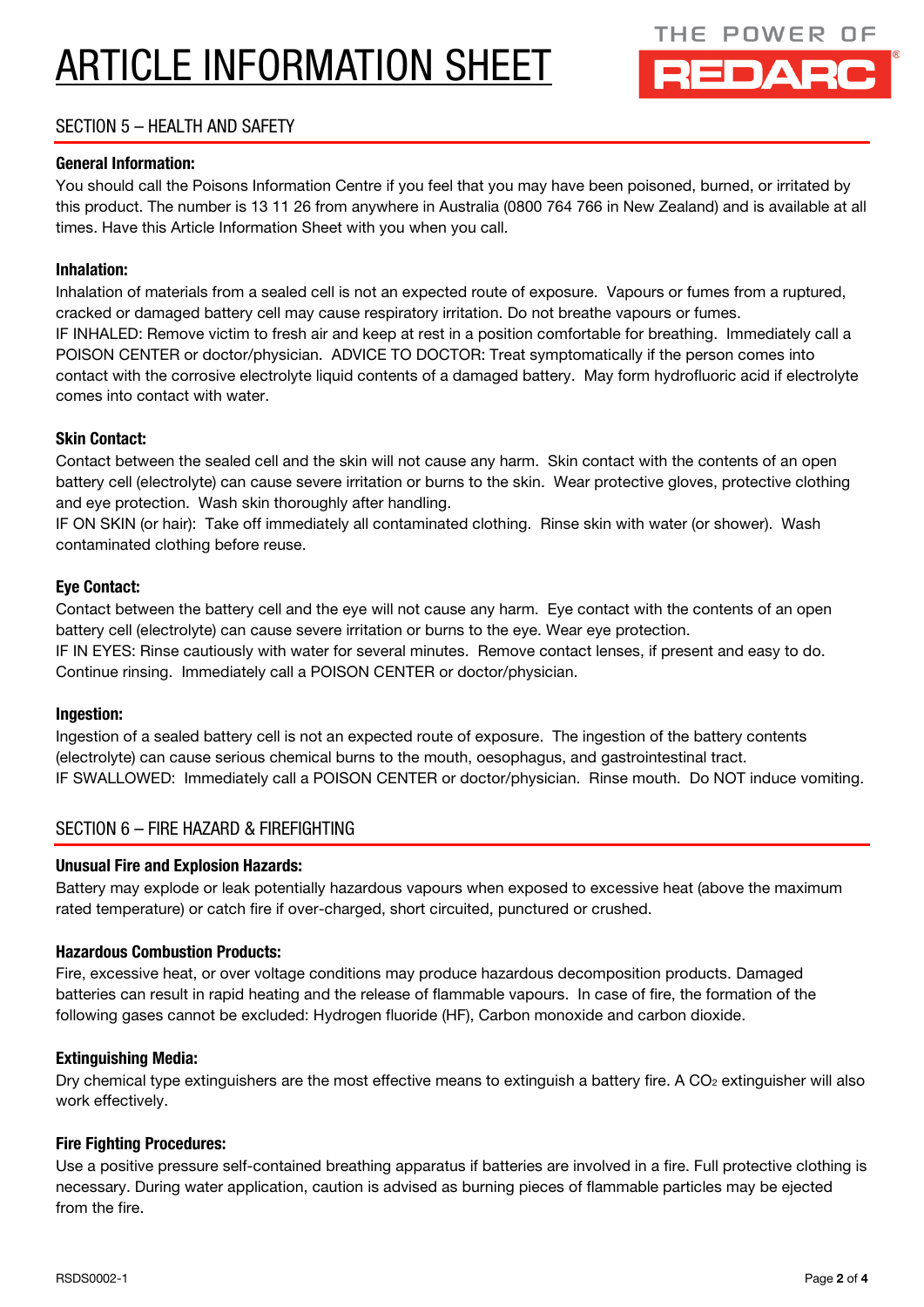

## SECTION 7 – HANDLING AND STORAGE

#### Handling:

- Batteries are designed to be recharged. However, improperly charging a battery may cause the battery to flame. When charging the battery, use dedicated chargers and follow the specified conditions.
- Never disassemble or modify a battery.
- Do not immerse or throw a battery in water.
- Should a battery unintentionally be crushed, thus releasing its contents, rubber gloves must be used to handle all battery components. Avoid the inhalation of any vapours that may be emitted.
- Short circuit causes heating. In addition, short circuit reduces the life of the battery and can lead to ignition of surrounding materials. Physical contact with a short-circuited battery can cause skin burns.
- Avoid reversing the battery polarity, which can cause the battery to be damaged or flame.

In the event of skin or eye exposure to the electrolyte, refer to Section 5, Health and Safety.

#### Storage:

Batteries should be separated from other materials and stored in a non-combustible, well ventilated, sprinklerprotected structure with sufficient clearance between walls and battery stacks. Do not place batteries near heating equipment, nor expose to direct sunlight for long periods.

Batteries should be stored between -20°C and 40°C. Batteries should not be stored above 65°C and never above 70°C.

| <b>Temperature Range [°C]</b> | <b>Effect on Batteries</b>                                                       |
|-------------------------------|----------------------------------------------------------------------------------|
| $0$ to 25                     | Recommended - Ideal for battery chemistry                                        |
| $-20$ to $40$                 | Appropriate - Safe storage                                                       |
| 40 to 65                      | Temporary reduction in capacity, will return<br>once battery is below 40°C.      |
| $65+$                         | Accelerated loss of charge capacity.                                             |
|                               | Safety risk increases with time exposure<br>and temperature increases above 60°C |

Charge batteries to a State of Charge (SoC) between 50-70% if batteries are to be put into storage for several months. This is to ensure SoC does not drop below 10%, which would cause permanent damage to the batteries.

### SECTION 8 – DISPOSAL CONSIDERATIONS

Recycling of batteries is strongly encouraged. Contact local waste management contractors for local recycling options. Alternatively, dispose of in accordance with applicable local regulations.

- The battery packs internal cell contents should not be released into the environment; Do not dump into any sewers, on the ground or into any body of water.
- Do not dispose of battery packs in fire.
- Used battery packs should be stored in their original packaging.
- Ensure battery packs are stored in a manner to prevent short circuit of the cells.
- Battery pack should be fully discharged before recycling.
- Do not break battery pack open before disposal.